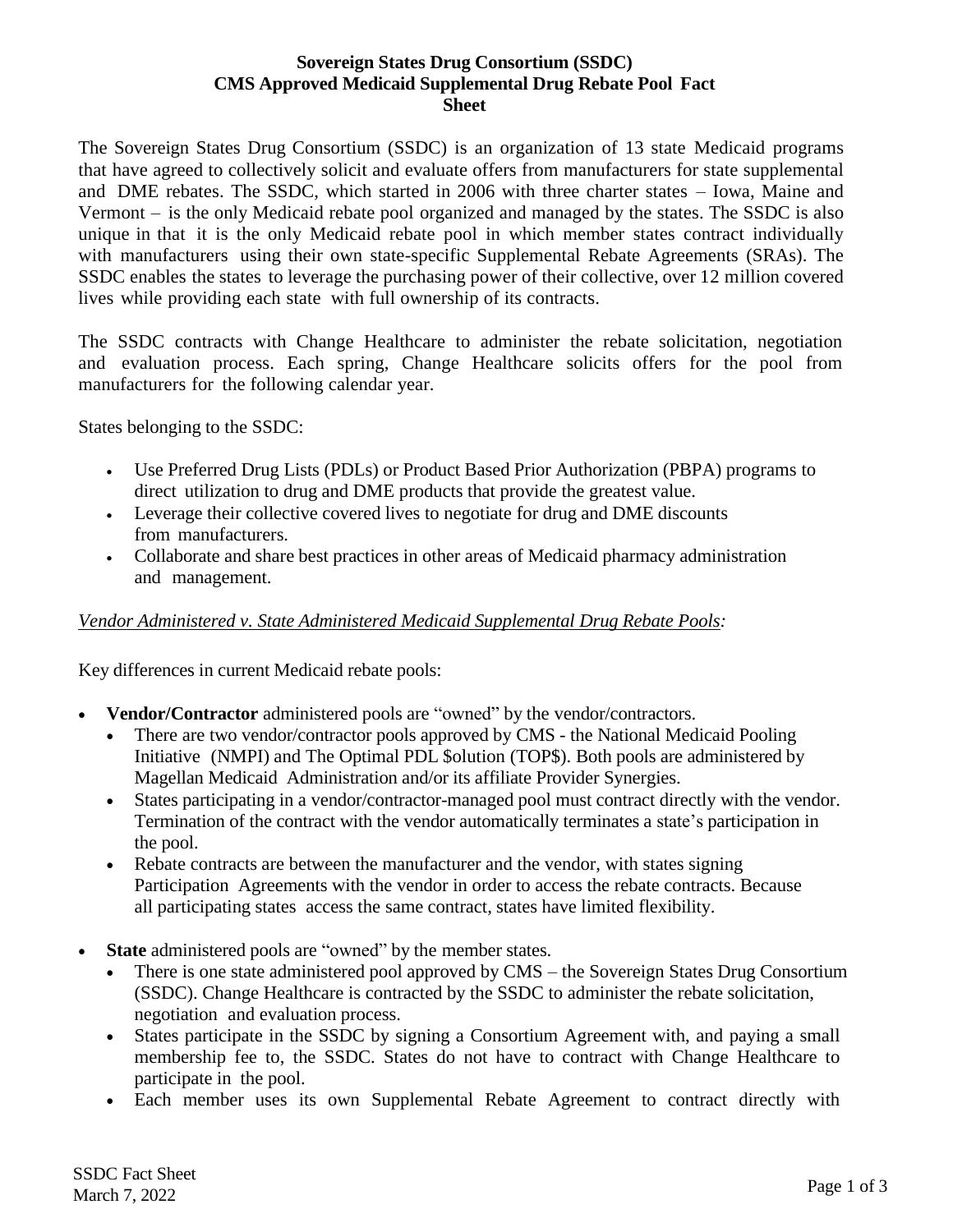manufacturers for discounts negotiated by Change Healthcare on behalf of the SSDC. This provides the states with greater flexibility and full ownership of its agreements.

| <b>STATE</b>                  | <b>PDL LIVES*</b> | <b>SPEND</b>     | <b>PDL TYPE</b>                                               |
|-------------------------------|-------------------|------------------|---------------------------------------------------------------|
| <b>DELAWARE</b>               | 280,751           | \$334,457,171    | <b>UNIFIED FFS-MCO</b>                                        |
| <b>IOWA</b>                   | 632,563           | \$697,500,287    | <b>UNIFIED FFS-MCO</b>                                        |
| <b>MAINE</b>                  | 339,022           | \$439,644,419    | <b>ALL PHARMACY IN</b><br><b>FFS</b>                          |
| <b>MISSISSIPPI</b>            | 796,318           | \$562,218,601    | <b>UNIFIED FFS-MCO</b>                                        |
| <b>NORTH</b><br><b>DAKOTA</b> | 113,000           | \$100,000,000    | <b>ALL PHARMACY IN</b><br><b>FFS</b>                          |
| <b>OHIO</b>                   | 3,231,407         | \$4,890,087,836  | <b>UNIFIED FFS-MCO</b>                                        |
| <b>OKLAHOMA</b>               | 1,005,671         | \$644,100,000    | <b>ALL PHARMACY IN</b><br><b>FFS</b>                          |
| <b>OREGON</b>                 | 1,056,747         | \$183,777,046    | <b>UNIFIED FFS-MCO</b><br><b>FOR SELECT</b><br><b>CLASSES</b> |
| PENNSYLVANIA                  | 3,387,014         | \$4,000,000,000  | <b>UNIFIED FFS-MCO</b>                                        |
| <b>UTAH</b>                   | 421,881           | \$204,619,800    | <b>FFS-ONLY</b>                                               |
| <b>VERMONT</b>                | 179,215           | \$222,427,004    | <b>ALL FFS</b>                                                |
| <b>WEST VIRGINIA</b>          | 628,180           | \$799,577,061    | <b>ALL PHARMACY IN</b><br><b>FFS</b>                          |
| <b>WYOMING</b>                | 75,331            | \$53,204,073     | <b>ALL PHARMACY IN</b><br><b>FFS</b>                          |
| <b>TOTAL</b>                  | 12,147,100        | \$13,131,613,298 |                                                               |

*Covered Medicaid Lives and Expenditures for SSDC Member States:*

\*Number of Medicaid lives covered under state Medicaid PDL including MCO enrollees in states with Unified PDLs for some or all drug classes

# *Additional information for States interested in joining the SSDC:*

- The SSDC operates through a Member State Consortium Agreement.
- States able to commit to the SSDC Consortium Agreement may join the SSDC with the approval of the existing Member States.
- Vermont is the Member State managing and paying for the SSDC's contract services. States agree to share in the cost of these services through the Consortium Agreement and to pay Vermont for their share.
- An accretion fee applies when a state first joins the SSDC.
- States wishing to participate may request a savings analysis of their utilization data for a nominal fee. If a state then chooses to join the SSDC, that fee will be applied to its accretion/membership fees.